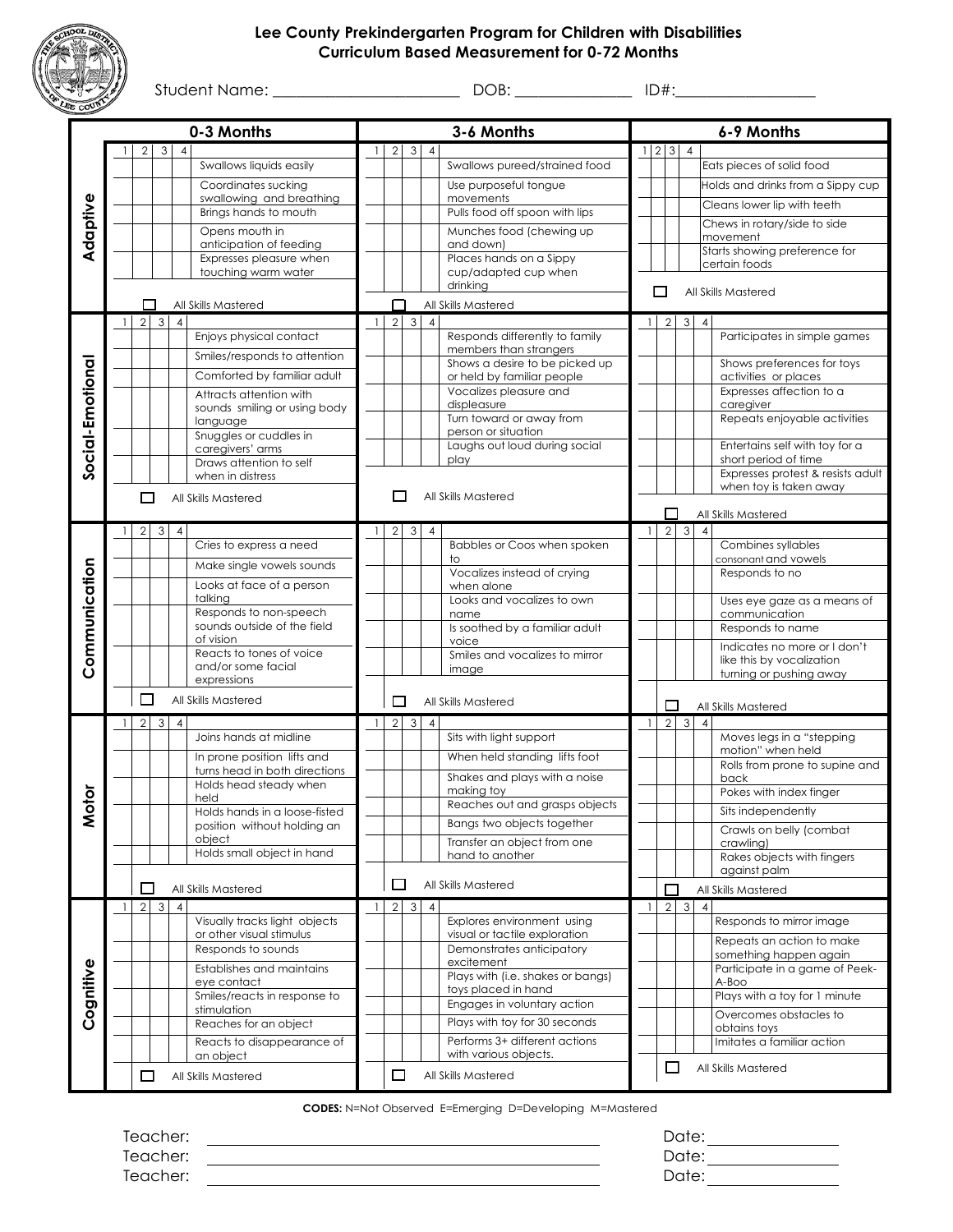

## **Lee County Prekindergarten Program for Children with Disabilities Curriculum Based Measurement for 0-72 Months**

Student Name: \_\_\_\_\_\_\_\_\_\_\_\_\_\_\_\_\_\_\_\_\_\_\_\_ DOB: \_\_\_\_\_\_\_\_\_\_\_\_\_\_\_ ID#:\_\_\_\_\_\_\_\_\_\_\_\_\_\_\_\_\_\_

|                  | 9-12 Months   |                          |              |                | 12-18 Months                                  |                               |                     |                |                            |                                               | 18-24 Months |                     |  |                |                                                   | <b>24-30 Months</b> |                     |                    |                |                                             |  |
|------------------|---------------|--------------------------|--------------|----------------|-----------------------------------------------|-------------------------------|---------------------|----------------|----------------------------|-----------------------------------------------|--------------|---------------------|--|----------------|---------------------------------------------------|---------------------|---------------------|--------------------|----------------|---------------------------------------------|--|
|                  |               | $\overline{2}$           | 3            | $\overline{4}$ |                                               |                               | $2 \mid 3 \mid 4$   |                |                            |                                               |              | $2 \mid 3 \mid 4$   |  |                |                                                   |                     |                     |                    | $\overline{4}$ |                                             |  |
|                  |               |                          |              |                | Holds bites and                               |                               |                     |                |                            | Drinks from a cup                             |              |                     |  |                | Feeds self with                                   |                     |                     |                    |                | Begins to use a fork                        |  |
|                  |               |                          |              |                | chews finger foods                            |                               |                     |                |                            | with minimal assistance                       |              |                     |  |                | minimal spilling                                  |                     |                     |                    |                | Gets drink unassisted                       |  |
|                  |               |                          |              |                | Holds a spoon while<br>being fed              |                               |                     |                |                            | Scoops food from a dish<br>with spoon         |              |                     |  |                | Drinks from a straw                               |                     |                     |                    |                | Removes shoes                               |  |
|                  |               |                          |              |                | Feeds self with fingers                       |                               |                     |                |                            | Cooperates in washing                         |              |                     |  |                | Distinguishes between                             |                     |                     |                    |                | Helps with simple                           |  |
| Adaptive         |               |                          |              |                | Cooperates with                               |                               |                     |                |                            | and drying hands                              |              |                     |  |                | edible and nonedible<br>substances                |                     |                     |                    |                | household tasks                             |  |
|                  |               |                          |              |                | dressing by extending                         |                               |                     |                |                            | Indicates discomfort over                     |              |                     |  |                | Sits on potty chair                               |                     |                     |                    |                | (e.g. throwing trash                        |  |
|                  |               |                          |              |                | arm or leg<br>Pulls off socks                 |                               |                     |                |                            | soiled pants<br>Cooperates in dressing        |              |                     |  |                | /adapted chair with                               |                     |                     |                    |                | cleaning the table)<br>Urinates when placed |  |
|                  |               |                          |              |                |                                               |                               |                     |                |                            | and/or undressing                             |              |                     |  |                | assistance<br>Removes simple                      |                     |                     |                    |                | on the toilet                               |  |
|                  |               |                          |              |                |                                               |                               |                     |                |                            |                                               |              |                     |  |                | clothing (e.g. jacket)                            |                     |                     |                    |                |                                             |  |
|                  |               |                          |              |                |                                               |                               |                     |                |                            |                                               |              |                     |  |                | without assistance                                |                     |                     |                    |                | All Skills Mastered                         |  |
|                  |               | П                        |              |                | All Skills Mastered                           | $\Box$<br>All Skills Mastered |                     |                |                            |                                               |              |                     |  |                | All Skills Mastered                               |                     |                     |                    |                |                                             |  |
|                  | $\mathbf{1}$  | $2 \mid 3$               |              | $\overline{4}$ | Watches others play                           | $\frac{1}{2}$                 | $2 \quad 3 \quad 4$ |                |                            | Expresses more than                           |              | $1 \mid 2 \mid 3$   |  | $\overline{4}$ | Attends to small                                  |                     | $1 \quad 2$         | 3 <sup>1</sup>     | $\overline{4}$ | Remains with small                          |  |
|                  |               |                          |              |                |                                               |                               |                     |                |                            | one emotion                                   |              |                     |  |                | group activity                                    |                     |                     |                    |                | group activity                              |  |
|                  |               |                          |              |                | Initiates playing<br>games                    |                               |                     |                |                            | Shows pleasure in a                           |              |                     |  |                | Participates in                                   |                     |                     |                    |                | 3-5 min.                                    |  |
|                  |               |                          |              |                | Gives a toy to share                          |                               |                     |                |                            | completed task                                |              |                     |  |                | "chase" games                                     |                     |                     |                    |                | Actively participates                       |  |
|                  |               |                          |              |                | with caregiver                                |                               |                     |                |                            | Plays familiar social games                   |              |                     |  |                | Responds to frustration                           |                     |                     |                    |                | in large group songs<br>/ rhymes/ motions   |  |
|                  |               |                          |              |                | Repeats activities that<br>elicits a positive |                               |                     |                |                            | Parallel plays                                |              |                     |  |                | Engages in use of                                 |                     |                     |                    |                | Expresses "mine"                            |  |
|                  |               |                          |              |                | response from others                          |                               |                     |                |                            | Enjoys imitating adult                        |              |                     |  |                | same materials with peers                         |                     |                     |                    |                | Takes turns when                            |  |
|                  |               |                          |              |                | Uses objects to                               |                               |                     |                |                            | activities                                    |              |                     |  |                | Sings familiar songs                              |                     |                     |                    |                | prompted                                    |  |
| Social-Emotional |               |                          |              |                | comfort self<br>Shows pleasure in             |                               |                     |                |                            | Plays simple interactive<br>games with peers  |              |                     |  |                | Asks for help                                     |                     |                     |                    |                | Purposefully joins<br>another child's play  |  |
|                  |               |                          |              |                | Peek-A-Boo or other                           |                               |                     |                |                            | Displays independent                          |              |                     |  |                | Uses please/thank                                 |                     |                     |                    |                | scheme/activity                             |  |
|                  |               |                          |              |                | simple games                                  |                               |                     |                |                            | behavior ("NO" stage)                         |              |                     |  |                | you (with reminders)                              |                     |                     |                    |                | Looks at speaker                            |  |
|                  |               |                          |              |                |                                               |                               |                     |                |                            |                                               |              |                     |  |                |                                                   |                     |                     |                    |                | Recognizes emotions                         |  |
|                  |               | П                        |              |                | All Skills Mastered                           |                               |                     |                | All Skills Mastered<br>I I |                                               |              |                     |  |                | All Skills Mastered                               | All Skills Mastered |                     |                    |                |                                             |  |
|                  | $\mathbf{1}$  | $\overline{2}$           | 3            | $\overline{4}$ |                                               |                               | $2 \quad 3 \quad 4$ |                |                            |                                               |              | $2 \quad 3 \quad 4$ |  |                |                                                   | $\mathbf{1}$        |                     | $2 \overline{3}$ 4 |                |                                             |  |
|                  |               |                          |              |                | Makes requests                                |                               |                     |                |                            | Waves or responds to Hi                       |              |                     |  |                | Can identify 6+ major                             |                     |                     |                    |                | Refers to self by name                      |  |
|                  |               |                          |              |                | using 1 or more<br>modalities                 |                               |                     |                |                            | and Bye<br>Says two words besides             |              |                     |  |                | body parts<br>Combines at least 2 words           |                     |                     |                    |                | Completes 2 step                            |  |
|                  |               |                          |              |                | Follows simple                                |                               |                     |                |                            | mama and dada via                             |              |                     |  |                | to express idea                                   |                     |                     |                    |                | related directions<br>Produces some         |  |
|                  |               |                          |              |                | commands with                                 |                               |                     |                |                            | vocalizations or SGD                          |              |                     |  |                | Uses 10-20 words                                  |                     |                     |                    |                | regular plurals                             |  |
|                  |               |                          |              |                | gestures<br>Associates spoken                 |                               |                     |                |                            | Imitates speech sounds                        |              |                     |  |                | Makes choices for desired                         |                     |                     |                    |                | ("cars" "cups")                             |  |
|                  |               |                          |              |                | words to familiar                             |                               |                     |                |                            | Follows simple                                |              |                     |  |                | items<br>Identifies at least 15                   |                     |                     |                    |                | Answers what and<br>where questions         |  |
| Communication    |               |                          |              |                | objects or actions                            |                               |                     |                |                            | commands                                      |              |                     |  |                | familiar pictures                                 |                     |                     |                    |                | Comprehends at                              |  |
|                  |               |                          |              |                | Exchanges sounds or<br>gestures with another  |                               |                     |                |                            | Points to picture in a<br>book                |              |                     |  |                |                                                   |                     |                     |                    |                | least ten action words                      |  |
|                  |               |                          |              |                | person                                        |                               |                     |                |                            |                                               |              |                     |  |                |                                                   |                     |                     |                    |                | Understand and use<br>"big" and "little"    |  |
|                  |               | $\overline{\phantom{a}}$ |              |                | All Skills Mastered                           |                               | ⊔                   |                |                            | All Skills Mastered                           |              | $\mathbf{r}$        |  |                | All Skills Mastered                               |                     | All Skills Mastered |                    |                |                                             |  |
|                  |               | 21                       | $3 \mid 4$   |                |                                               |                               | 2 I                 | 3              | $\overline{4}$             |                                               |              |                     |  | 2 3 4          |                                                   |                     |                     | 1 2 3 4            |                |                                             |  |
|                  |               |                          |              |                | Pulls to stand                                |                               |                     |                |                            | Walks without support                         |              |                     |  |                | Walks up and down                                 |                     |                     |                    |                | Catch beanbag                               |  |
|                  |               |                          |              |                | Takes steps with                              |                               |                     |                |                            | Runs without direction                        |              |                     |  |                | stairs hand held<br>Kicks a large ball            |                     |                     |                    |                | w/arms against body<br>w/sitting            |  |
|                  |               |                          |              |                | assistance<br>Puts objects in a               |                               |                     |                |                            | with some falling<br>Holds a large ball while |              |                     |  |                | forward from standing                             |                     |                     |                    |                | Jumps in place with                         |  |
|                  |               |                          |              |                | container                                     |                               |                     |                |                            | walking                                       |              |                     |  |                | position                                          |                     |                     |                    |                | feet together                               |  |
| <b>Motor</b>     |               |                          |              |                | Holds a writing tool                          |                               |                     |                |                            | Builds a tower using two                      |              |                     |  |                | Imitates vertical &<br>horizontal strokes         |                     |                     |                    |                | Roll pound squeeze<br>play-doh or clay      |  |
|                  |               |                          |              |                | with fisted hand grasp                        |                               |                     |                |                            | blocks<br>Places a round piece in             |              |                     |  |                | Jumps in place                                    |                     |                     |                    |                | Imitates circular and                       |  |
|                  |               |                          |              |                | Uses pincer grasp                             |                               |                     |                |                            | a form board                                  |              |                     |  |                | Turns pages one at                                |                     |                     |                    |                | cross strokes                               |  |
|                  |               |                          |              |                |                                               |                               |                     |                |                            |                                               |              |                     |  |                | a time                                            |                     |                     |                    |                | Place rings on post                         |  |
|                  |               |                          | П            |                | All Skills Mastered                           |                               | $\Box$              |                |                            | All Skills Mastered                           |              | $\Box$              |  |                | All Skills Mastered                               |                     | ப                   |                    |                | All Skills Mastered                         |  |
|                  | $\frac{1}{2}$ | $\overline{2}$           | $\mathbf{3}$ | $\overline{4}$ |                                               |                               | $\overline{2}$      | 3 <sup>1</sup> | $\overline{4}$             |                                               |              | 1 2 3 4             |  |                |                                                   |                     | $2^{\circ}$         | 3 <sup>1</sup>     | $\overline{4}$ |                                             |  |
|                  |               |                          |              |                | Fills a container                             |                               |                     |                |                            | Fills and dumps objects                       |              |                     |  |                | Names at least 5                                  |                     |                     |                    |                | Searches for                                |  |
|                  |               |                          |              |                | Looks pats points to or                       |                               |                     |                |                            | from a container<br>Removes rings from a      |              |                     |  |                | common objects<br>Identify animal sound w/        |                     |                     |                    |                | removed toy<br>Matches simple               |  |
|                  |               |                          |              |                | turns pages in book<br>Performs an action     |                               |                     |                |                            | post                                          |              |                     |  |                | corresponding animal                              |                     |                     |                    |                | shapes                                      |  |
|                  |               |                          |              |                | on an object                                  |                               |                     |                |                            | Places round shape                            |              |                     |  |                |                                                   |                     |                     |                    |                | Finger play ex                              |  |
|                  |               |                          |              |                | Plays with a toy for 2                        |                               |                     |                |                            | into foam board<br>Finds hidden toy or        |              |                     |  |                | Stack up to 7 blocks                              |                     |                     |                    |                | <b>Twinkle Twinkle</b><br>Wheels on Bus     |  |
| Cognitive        |               |                          |              |                | minutes                                       |                               |                     |                |                            | reaches for an object                         |              |                     |  |                | Match familiar items<br>to corresponding pictures |                     |                     |                    |                | Points to pictures in                       |  |
|                  |               |                          |              |                | Imitates new motion                           |                               |                     |                |                            | from behind a barrier                         |              |                     |  |                | Verbalizes dislikes instead                       |                     |                     |                    |                | a book                                      |  |
|                  |               |                          |              |                | Points or makes new<br>sound expression or    |                               |                     |                |                            | Attends to an activity<br>for 15-30 seconds   |              |                     |  |                | of hitting or crying                              |                     |                     |                    |                | Scribbles on paper                          |  |
|                  |               |                          |              |                | gesture that another                          |                               |                     |                |                            | Hands a toy to an                             |              |                     |  |                |                                                   |                     |                     |                    |                |                                             |  |
|                  |               |                          |              |                | person makes                                  |                               |                     |                |                            | adult upon request                            |              |                     |  |                | Plays peek a boo                                  |                     | ப                   |                    |                | All Skills Mastered                         |  |
|                  |               |                          |              |                | All Skills Mastered                           |                               |                     |                |                            | All Skills Mastered                           |              |                     |  |                | All Skills Mastered                               |                     |                     |                    |                |                                             |  |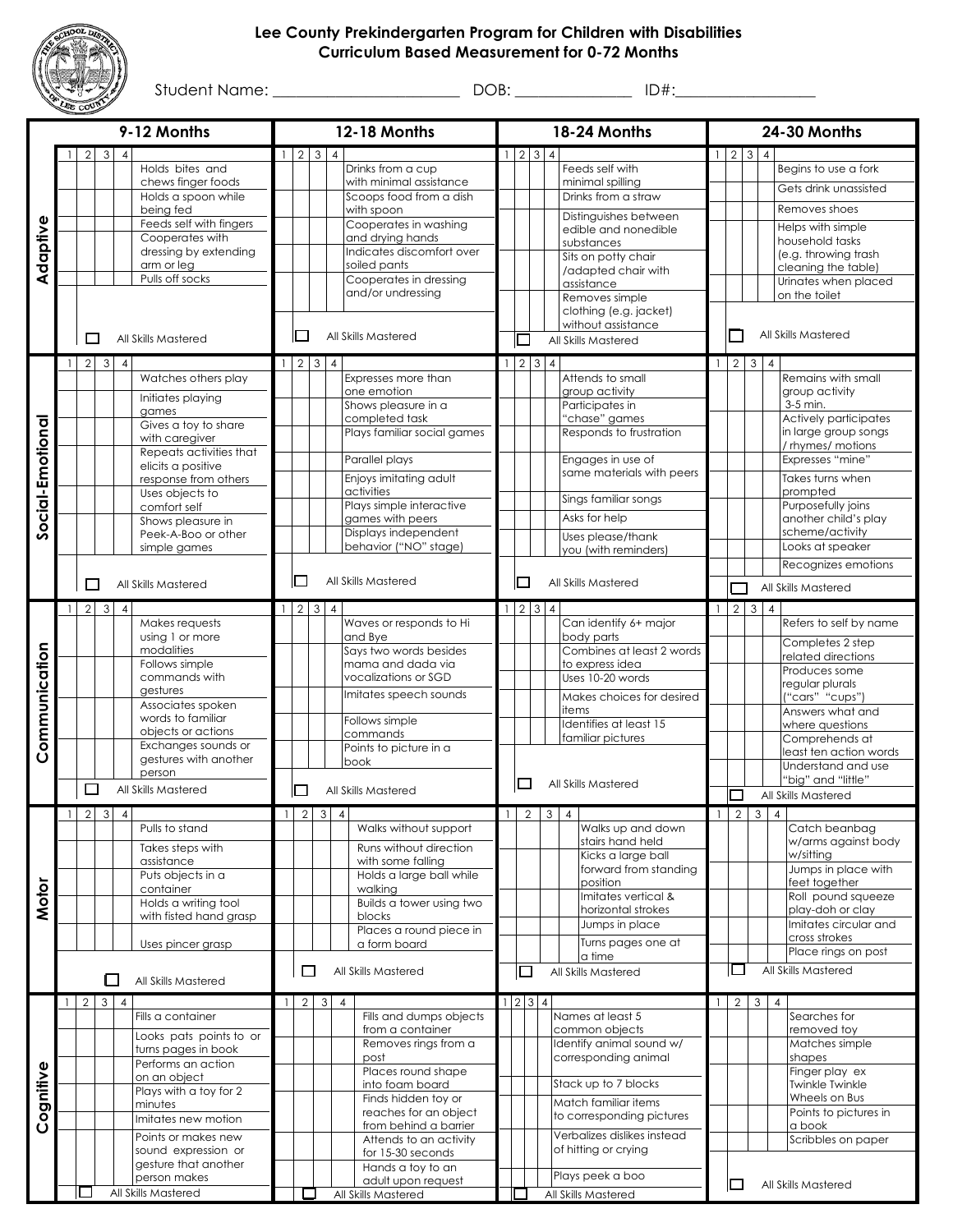

## **Lee County Prekindergarten Program for Children with Disabilities Curriculum Based Measurement for 0-72 Months**

Student Name: \_\_\_\_\_\_\_\_\_\_\_\_\_\_\_\_\_\_\_\_\_\_\_\_ DOB: \_\_\_\_\_\_\_\_\_\_\_\_\_\_\_ ID#:\_\_\_\_\_\_\_\_\_\_\_\_\_\_\_\_\_\_

| 30-36 Months     |                |                             |                |                                                               | 36-42 Months             |                          |                  |                |                                                |                               | 42-48 Months    |                             |                |                                             |                               |                   | 48-54 Months   |                |                                                |  |  |
|------------------|----------------|-----------------------------|----------------|---------------------------------------------------------------|--------------------------|--------------------------|------------------|----------------|------------------------------------------------|-------------------------------|-----------------|-----------------------------|----------------|---------------------------------------------|-------------------------------|-------------------|----------------|----------------|------------------------------------------------|--|--|
|                  |                | 3<br>$\overline{2}$         | $\overline{4}$ |                                                               |                          |                          | $2 \overline{3}$ | $\overline{4}$ |                                                |                               | $\overline{2}$  | $\vert$ <sub>3</sub>        | $\overline{4}$ |                                             | $\mathbf{1}$                  | $\overline{2}$    | $\mathbf{3}$   | $\Delta$       |                                                |  |  |
|                  |                |                             |                | Pours liquid between                                          |                          |                          |                  |                | Begins to use fork and                         |                               |                 |                             |                | Careful and caring with                     |                               |                   |                |                | Asks for food at the                           |  |  |
|                  |                |                             |                | containers<br>Puts on all clothing without                    |                          |                          |                  |                | napkin<br>Responds accurately                  |                               |                 |                             |                | an animal or baby<br>States the need to use |                               |                   |                |                | table<br>Chooses the utensils                  |  |  |
|                  |                |                             |                | help (except for fasteners)                                   |                          |                          |                  |                | when asked if he/she                           |                               |                 |                             |                | the toilet                                  |                               |                   |                |                | for specific foods                             |  |  |
| Adaptive         |                |                             |                | Indicates the need to use the                                 |                          |                          |                  |                | needs to use the toilet                        |                               |                 |                             |                | Controls bowel                              |                               |                   |                |                | Follows simple                                 |  |  |
|                  |                |                             |                | toilet with some accidents                                    |                          |                          |                  |                | Distinguishes between                          |                               |                 |                             |                | movements regularly                         |                               |                   |                |                | instructions                                   |  |  |
|                  |                |                             |                | Understands that hot is                                       |                          |                          |                  |                | urination and bowel                            |                               |                 |                             |                | Tells or describes an                       |                               |                   |                |                | Initiates a requested                          |  |  |
|                  |                |                             |                | dangerous                                                     |                          |                          |                  |                | movements<br>Knows the proper place            |                               |                 |                             |                | illness to an adult                         |                               |                   |                |                | task with reminders<br>Washes and dries        |  |  |
|                  |                |                             |                | Cleans up toys when asked                                     |                          |                          |                  |                | for own things                                 |                               |                 |                             |                | Acts with caution and<br>avoids common      |                               |                   |                |                | hands                                          |  |  |
|                  |                |                             |                |                                                               |                          |                          |                  |                | Shows interest in setting                      |                               |                 |                             |                | dangers                                     |                               |                   |                |                |                                                |  |  |
|                  |                |                             |                |                                                               |                          |                          |                  |                | the table                                      |                               |                 |                             |                |                                             |                               | □                 |                |                |                                                |  |  |
|                  |                | □                           |                | All Skills Mastered                                           |                          | $\Box$                   |                  |                | All Skills Mastered                            |                               | П               |                             |                | All Skills Mastered                         |                               |                   |                |                | All Skills Mastered                            |  |  |
|                  |                | $234$                       |                |                                                               |                          | $2 \overline{3}$         |                  | $\overline{4}$ |                                                |                               | $1 \mid 2 \mid$ | 3 <sup>1</sup>              | $\overline{4}$ |                                             | $\mathbf{1}$                  | $2^{\circ}$       | $\mathbf{3}$   | $\overline{4}$ |                                                |  |  |
|                  |                |                             |                | Repeats rhymes songs or                                       |                          |                          |                  |                | Stays engaged in small                         |                               |                 |                             |                | Cleans up class                             |                               |                   |                |                | Talks about own                                |  |  |
|                  |                |                             |                | dances of others                                              |                          |                          |                  |                | group activity through                         |                               |                 |                             |                | materials                                   |                               |                   |                |                | feelings                                       |  |  |
|                  |                |                             |                | Transitions between activities<br>when requested              |                          |                          |                  |                | completion<br>Remains with the group           |                               |                 |                             |                | Shares materials with<br>others             |                               |                   |                |                | Shows pride in<br>accomplishments              |  |  |
|                  |                |                             |                | Imitates play activity of other                               |                          |                          |                  |                | for teacher chosen                             |                               |                 |                             |                | Expresses frustration                       |                               |                   |                |                | Swaps materials                                |  |  |
|                  |                |                             |                | children                                                      |                          |                          |                  |                | activity                                       |                               |                 |                             |                | with words rather                           |                               |                   |                |                | with another child                             |  |  |
|                  |                |                             |                | Engages in small group activity                               |                          |                          |                  |                | Shares toys by asking for                      |                               |                 |                             |                | than physical action                        |                               |                   |                |                | in play                                        |  |  |
| Social-Emotional |                |                             |                | Gets someone's attention                                      |                          |                          |                  |                | or giving item                                 |                               |                 |                             |                | Shows empathy                               |                               |                   |                |                |                                                |  |  |
|                  |                |                             |                | Initiates social interaction by                               |                          |                          |                  |                | Participates in classroom<br>iobs              |                               |                 |                             |                |                                             |                               |                   |                |                |                                                |  |  |
|                  |                |                             |                | offering an object or delivering                              |                          |                          |                  |                | Self-regulates after active                    |                               |                 |                             |                |                                             |                               |                   |                |                |                                                |  |  |
|                  |                |                             |                | message                                                       |                          |                          |                  |                | play                                           |                               |                 |                             |                |                                             |                               |                   |                |                |                                                |  |  |
|                  |                |                             |                |                                                               |                          |                          |                  |                | Participates in circle                         |                               |                 |                             |                |                                             |                               |                   |                |                |                                                |  |  |
|                  |                |                             |                |                                                               |                          |                          |                  |                | activities                                     |                               | □               |                             |                | All Skills Mastered                         |                               | $\Box$            |                |                | All Skills Mastered                            |  |  |
|                  |                | $\Box$                      |                | All Skills Mastered                                           |                          | $\Box$                   |                  |                | All Skills Mastered                            |                               |                 |                             |                |                                             |                               |                   |                |                |                                                |  |  |
|                  | $\overline{1}$ | $2 \overline{3}$            | $\overline{4}$ |                                                               |                          |                          | $2 \mid 3 \mid$  | $\overline{4}$ |                                                | $\mathbf{1}$                  | 2               | 3                           | $\overline{4}$ |                                             | $\mathbf{1}$                  | 2                 | $\mathbf{3}$   | $\overline{4}$ |                                                |  |  |
|                  |                |                             |                | Describes actions being                                       |                          |                          |                  |                | Begins to understand                           |                               |                 |                             |                | Defines 5+ commonly                         |                               |                   |                |                | Produces fluent 5-6                            |  |  |
|                  |                |                             |                | performing<br>Asks what where questions                       |                          |                          |                  |                | simple time concepts<br>("Today" "Tomorrow")   |                               |                 |                             |                | used words<br>Describes how objects         |                               |                   |                |                | word sentences<br>Describes what is            |  |  |
|                  |                |                             |                |                                                               |                          |                          |                  |                | Understands simple                             |                               |                 |                             |                | are used                                    |                               |                   |                |                | similar about 2                                |  |  |
|                  |                |                             |                | Understands some                                              |                          |                          |                  |                | possessives ("baby's")                         |                               |                 |                             |                | Comprehends passive                         |                               |                   |                |                | different objects                              |  |  |
| Communication    |                |                             |                | prepositions (i.e. in on under)<br>Responds correctly to what |                          |                          |                  |                | Can name at least five                         |                               |                 |                             |                | sentences (The girl was                     |                               |                   |                |                | Completes analogies                            |  |  |
|                  |                |                             |                | questions                                                     |                          |                          |                  |                | primary colors                                 |                               |                 |                             |                | chased by the fox.)                         |                               |                   |                |                | Indicates rhyming                              |  |  |
|                  |                |                             |                | Uses 3 word phrases                                           |                          |                          |                  |                | Produces sentences of<br>at least 4 to 5 words |                               |                 |                             |                | Communicates for<br>various reasons: i.e.   |                               |                   |                |                | words                                          |  |  |
|                  |                |                             |                | meaningfully                                                  |                          |                          |                  |                | Relates a short story                          |                               |                 |                             |                | request and identify                        |                               |                   |                |                | Completes 2 step                               |  |  |
|                  |                |                             |                | Identifies familiar objects by<br><b>use</b>                  |                          |                          |                  |                | about a current or                             |                               |                 |                             |                | Names creations and                         |                               |                   |                |                | unrelated verbal<br>commands                   |  |  |
|                  |                |                             |                | Understand and use the                                        |                          |                          |                  |                | recent activity                                |                               |                 |                             |                | labels its elements                         |                               |                   |                |                |                                                |  |  |
|                  |                |                             |                | pronouns: mine and my                                         |                          |                          |                  |                | Understand and use the                         |                               |                 |                             |                | Understand and use the                      |                               |                   |                |                |                                                |  |  |
|                  |                |                             |                |                                                               |                          |                          |                  |                | pronouns: me you I<br>your and it              |                               |                 |                             |                | pronouns: they his her<br>he she and it     |                               |                   |                |                |                                                |  |  |
|                  |                | $\Box$                      |                | All Skills Mastered                                           | □<br>All Skills Mastered |                          |                  |                |                                                | $\Box$<br>All Skills Mastered |                 |                             |                |                                             | $\Box$<br>All Skills Mastered |                   |                |                |                                                |  |  |
|                  |                | $1 \quad 2 \quad 3 \quad 4$ |                |                                                               |                          | $2 \mid 3 \mid 4$        |                  |                |                                                |                               |                 | $1 \quad 2 \quad 3 \quad 4$ |                |                                             |                               | $1 \mid 2 \mid 3$ |                | $\overline{4}$ |                                                |  |  |
|                  |                |                             |                | Walks backwards                                               |                          |                          |                  |                | Catches a beanbag                              |                               |                 |                             |                | Hits a large rolling ball                   |                               |                   |                |                | Walks down stairs                              |  |  |
|                  |                |                             |                | Throws a ball with direction                                  |                          |                          |                  |                | with arms while standing                       |                               |                 |                             |                | with a bat                                  |                               |                   |                |                | without assistance                             |  |  |
|                  |                |                             |                |                                                               |                          |                          |                  |                | Runs without falling                           |                               |                 |                             |                | Walks forward on a line                     |                               |                   |                |                | alternating feet                               |  |  |
|                  |                |                             |                | Pedals a tricycle                                             |                          |                          |                  |                | Snips paper with scissors                      |                               |                 |                             |                | on the floor                                |                               |                   |                |                | Balances on one foot                           |  |  |
| <b>Motor</b>     |                |                             |                | Strings 4 large beads                                         |                          |                          |                  |                | Uses pads of fingertips to                     |                               |                 |                             |                | Fastens clothing<br>without assistance      |                               |                   |                |                | Holds paper with one                           |  |  |
|                  |                |                             |                | <b>Builds a block tower</b>                                   |                          |                          |                  |                | grasp pencil                                   |                               |                 |                             |                | Draws a person with 2                       |                               |                   |                |                | hand while drawing or                          |  |  |
|                  |                |                             |                | with 8-10 blocks                                              |                          |                          |                  |                | Begins to trace simple                         |                               |                 |                             |                | parts                                       |                               |                   |                |                | writing with the other<br>Copies any 2 letters |  |  |
|                  |                |                             |                |                                                               |                          |                          |                  |                | shapes                                         |                               |                 |                             |                | Copies a cross                              |                               |                   |                |                |                                                |  |  |
|                  |                | $\Box$                      |                | All Skills Mastered                                           |                          | $\overline{\phantom{a}}$ |                  |                | All Skills Mastered                            |                               | $\Box$          |                             |                | All Skills Mastered                         |                               | $\Box$            |                |                | All Skill Mastered                             |  |  |
|                  |                | $2 \overline{3}$            |                | $\overline{\mathcal{A}}$                                      |                          | $2 \quad 3 \quad 4$      |                  |                |                                                |                               |                 | $2 \overline{3}$            | $\overline{4}$ |                                             |                               | $2 \mid 3$        |                | $\overline{4}$ |                                                |  |  |
|                  |                |                             |                | States if boy or girl                                         |                          |                          |                  |                | Identifies familiar objects                    |                               |                 |                             |                | Retells an event from a                     |                               |                   |                |                | Draws a person w/                              |  |  |
|                  |                |                             |                | Attends to activity for 3+ min                                |                          |                          |                  |                | by their use                                   |                               |                 |                             |                | picture book                                |                               |                   |                |                | 6 parts                                        |  |  |
|                  |                |                             |                |                                                               |                          |                          |                  |                | Chooses objects that                           |                               |                 |                             |                | Completes a 6-8 piece                       |                               |                   |                |                | Sequences personal                             |  |  |
|                  |                |                             |                | Matches by color shape<br>and size                            |                          |                          |                  |                | are the same from an<br>array of 3             |                               |                 |                             |                | puzzle<br>Counts groups of                  |                               |                   |                |                | events "First Next Last"                       |  |  |
|                  |                |                             |                | Rote counts to 10                                             |                          |                          |                  |                | Chooses different object                       |                               |                 |                             |                | objects up to 5 & can                       |                               |                   |                |                | Places 5-6 objects in<br>order by size         |  |  |
|                  |                |                             |                | Completes a simple inset                                      |                          |                          |                  |                | from array of 3                                |                               |                 |                             |                | state the amount                            |                               |                   |                |                | Names 4-6 shapes                               |  |  |
| Cognitive        |                |                             |                | puzzle                                                        |                          |                          |                  |                | Accurately responds to                         |                               |                 |                             |                | Responds signifying                         |                               |                   |                |                | Identifies the first                           |  |  |
|                  |                |                             |                | Attempts to draw a person                                     |                          |                          |                  |                | yes / no                                       |                               |                 |                             |                | cause/effect ("This                         |                               |                   |                |                | letter of own name                             |  |  |
|                  |                |                             |                | Demonstrates 1:1                                              |                          |                          |                  |                | Answers simple what                            |                               |                 |                             |                | happened                                    |                               |                   |                |                | Demonstrates word                              |  |  |
|                  |                |                             |                | correspondence                                                |                          |                          |                  |                | where who questions<br>after a short story     |                               |                 |                             |                | because")<br>Follows novel 2 step           |                               |                   |                |                | awareness (1to 1                               |  |  |
|                  |                |                             |                | Recognizes name                                               |                          |                          |                  |                | Counts up to 3 objects                         |                               |                 |                             |                | commands                                    |                               |                   |                |                | correspondence)                                |  |  |
|                  |                |                             |                |                                                               |                          |                          |                  |                |                                                |                               |                 |                             |                |                                             |                               |                   | $\blacksquare$ |                | All Skills Mastered                            |  |  |
|                  |                |                             |                | All Skills Mastered                                           |                          |                          |                  |                | All Skills Mastered                            |                               |                 |                             |                | All Skills Mastered                         |                               |                   |                |                |                                                |  |  |